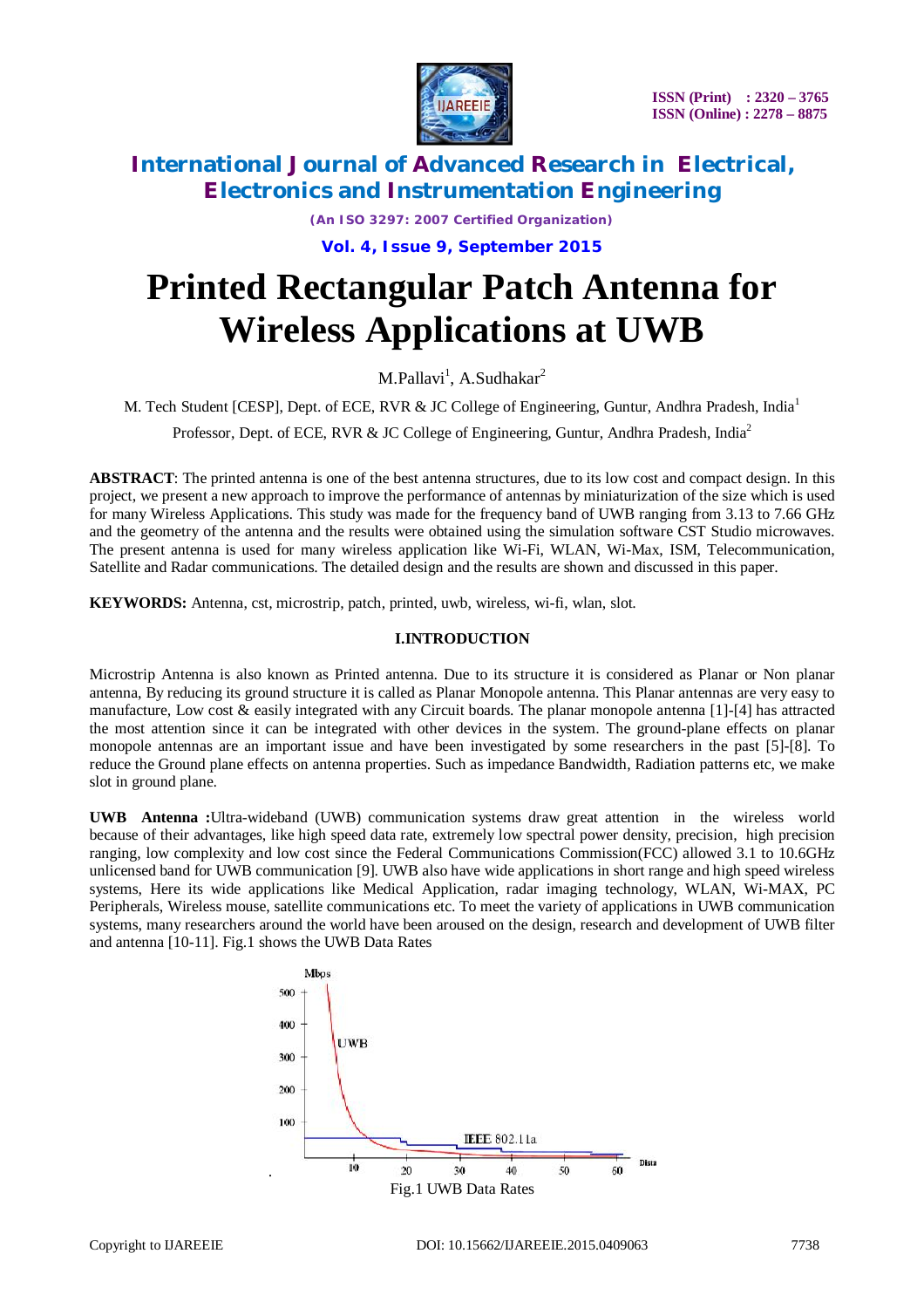

*(An ISO 3297: 2007 Certified Organization)*

### **Vol. 4, Issue 9, September 2015**

In this paper, we propose a Planar Monopole antenna which consists of a ring-shaped patch fed by a  $50\Omega$  impedance feeder. The advantages of this antenna, consists of small size and the antenna design was performed using the CST microwaves studio software. The following sections describe the configuration, design and implementation of the proposed antenna. The antenna can resonates at dual band with a reflection coefficient below -10 dB. The reduced ground plane makes the antenna structure compact and so it can be easily integrated with the packaging device.

#### **II. ANTENNA GEOMETRY**

The antenna proposed is composed of a rectangular patch-shaped ring and printed on a substrate (FR4) having a length  $L = 30$ mm and W = 20mm width. The relative permittivity of 4.3 and thickness of 1.5 mm. The antenna is fed by a microstrip line of 50 $\Omega$ , 12mm length and width w = 3.9mm, all placed on a ground plane of 20x10mm2 dimension as shown in Fig.1. Patch ring constitutes the radiating element of the antenna. The design and study of the proposed antenna with a bandwidth of operation below - 10dB, which extends from 3.13 to 7.66GHz, are presented and  $VSWR \leq 2$ .



Fig.2.Geometry of proposed antenna

#### **III. SLOT IN PATCH AND GROUND PLANE**

Microstrip slot antenna is verysimple in structure .It consists of microstrip feed that couples electromagnetic waves through the slot above and slot radiates them. A microstrip-fed slot antenna offers a better isolation between the feed and the material under measurement compared to the microstrip-fedmicrostrip antenna . They are more flexible in integration with other active and passive devices in a hybrid MIC and MMIC design. Furthermore, they are capable of producing Omni-directional radiation patterns by simply inserting quarter-wave thick foam and reflector.The groundplane effects on planar monopole antennas are an important issue and have been investigated by some researchers in the past. It was shown that the ground plane has significant effects on antenna properties, such as impedance bandwidth, radiation pattern etc. This is due to the fact that the ground plane may introduce extra resonant modes and change the current distribution on the antenna structure, hence to distort its performance. In this design a method of cutting slots on the ground plane is introduced to reduce ground-plane effects on antennas. Here a big rectangular slot is cut from the top edge of the ground plane to confine the current distribution on the ground around the radiator so as to reduce the effects from other part of the ground plane. This method has advantages of being general and easy to implement.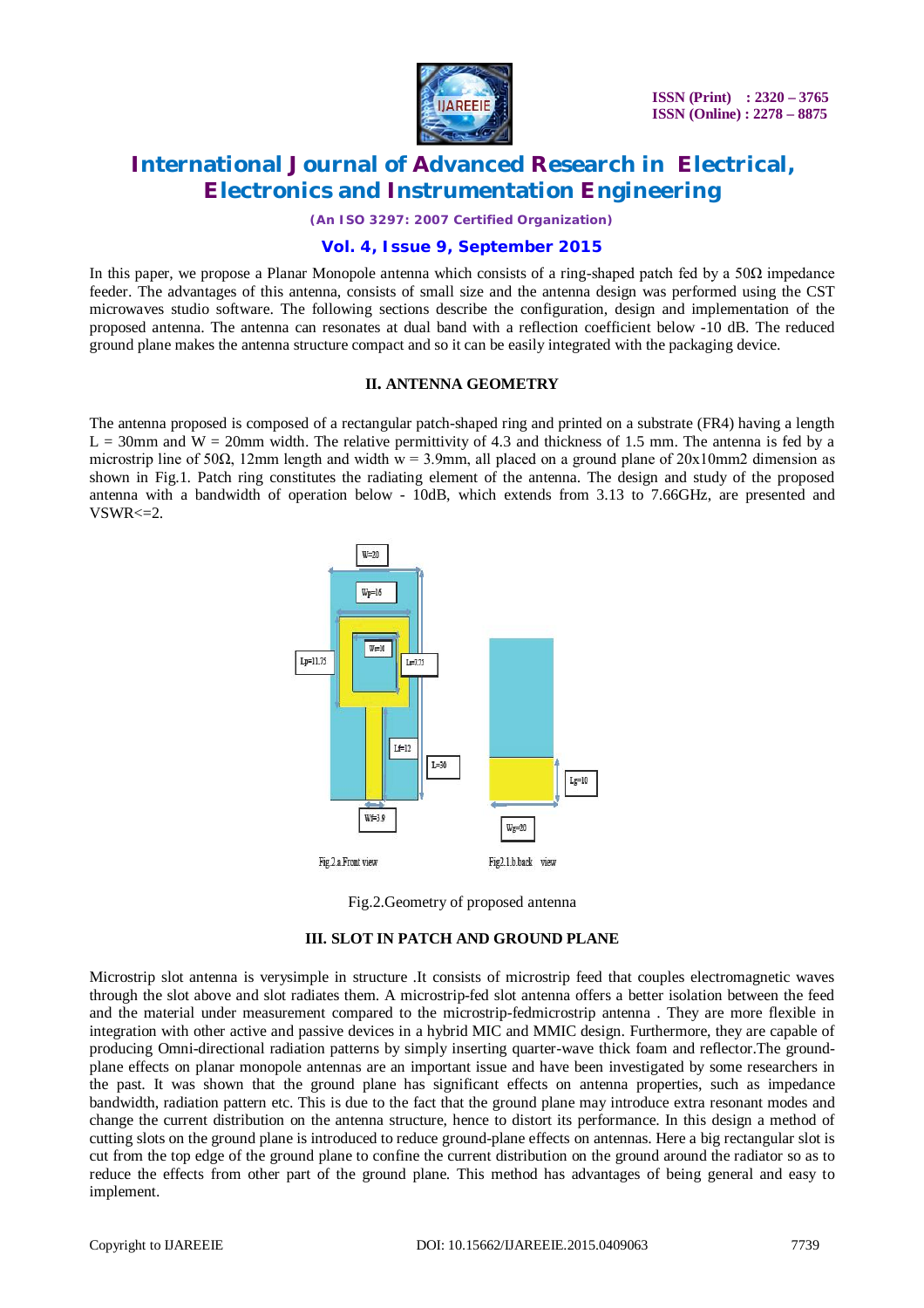

*(An ISO 3297: 2007 Certified Organization)*

# **Vol. 4, Issue 9, September 2015**

### **IV. SIMULATED RESULTS AND DISCUSSION**

The simulation gives us two resonance modes centered on 3.62GHz, and 7.10 GHz frequencies respectively. and a return loss of -10dB 3.13GHz to 7.66 GHz which has a bandwidth for ISM 3.5/5.5GHz, WiMAX and WLAN 5.2/5.7 GHz bands, Wi-fi 5.2/5.5/5.8ghz with two resonant modes are mainly excited by the presence of a rectangular patch ring. Fig.2 shows the return loss of the proposed antenna. We note that this is an ultra wide band antenna with a bandwidth between 3.13GHz and 7.66GHz. Two resonance modes are observed, one centered around 3.6GHz and the other around 7.10GHz. The presence of these resonances can be explained by the presence of the rectangular ringshaped patch.



**Simulated Results for change in Length and Width of slot of patch antenna**

Fig. 4 shows the variation of the return loss S11 as a function of the width (Ws) of the rectangular slot in the centre of patch.



By increase in Ws=12mm, gives a Narrow B.W from 3.05-4.31ghz, and decrease gives a slight increase in B.W. Fig. 5. shows the variation of the return loss S11 as a function of length Ls of the slit.

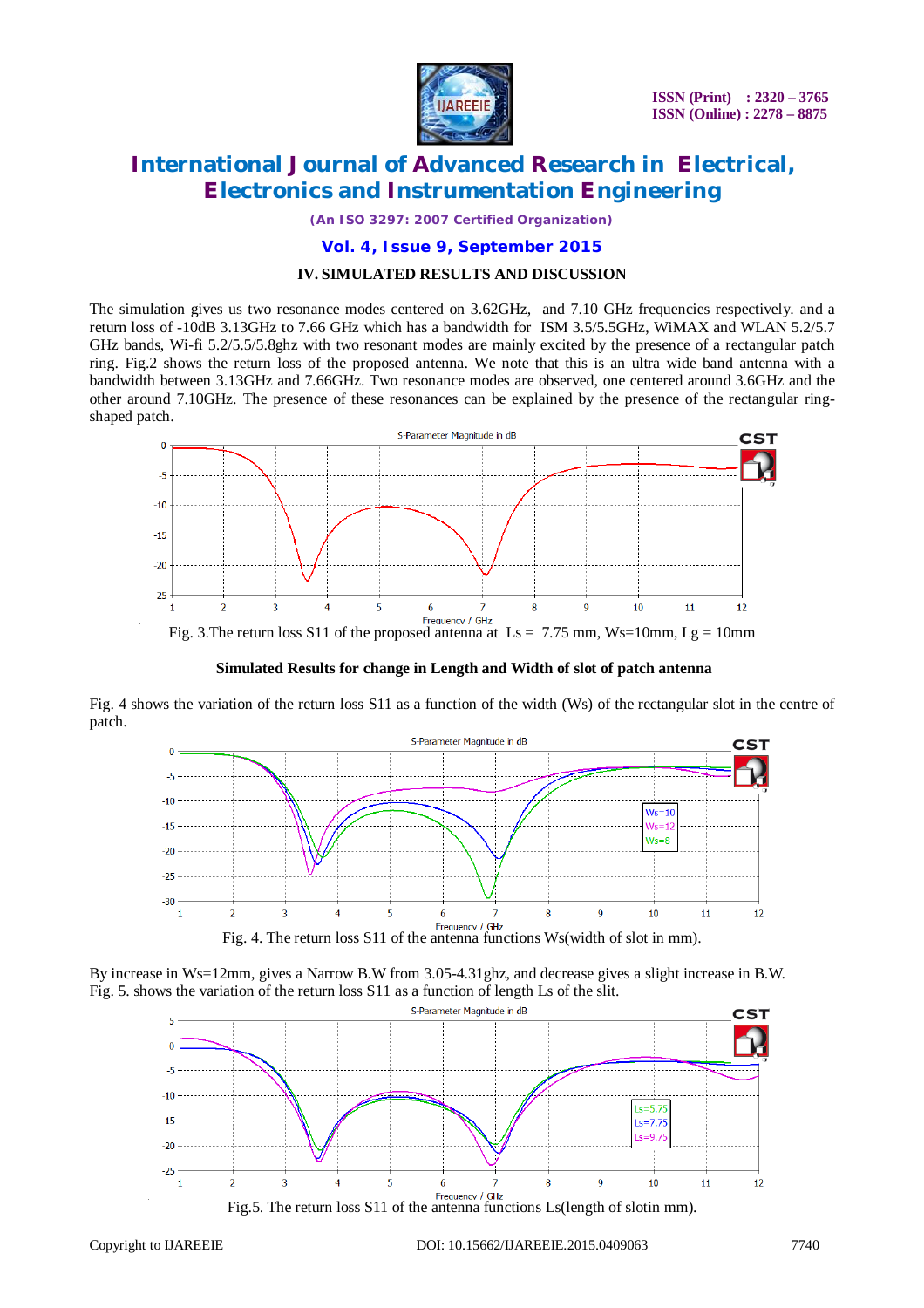

*(An ISO 3297: 2007 Certified Organization)*

### **Vol. 4, Issue 9, September 2015**

By slight increase and decrease in Ls, a slight increase and decrease in B.W take place.

#### **Simulated Results for change in Length of Ground plane**

The fig. 6.shows the variation of the S11 parameter as a function of the length of the ground plane. Note that the variation of the width (Lg) between 5mm and 15mm gives a shift of S11 parameter as shown in the figure below.



By increasing and decreasing Lg decrease in B.W. take place but gives two narrow bandwidths 2.68-3.30ghz at Lg=5mm, & 2.89-3.85ghz at Lg=8mm.

#### **Simulated Results for change in Length and Width of patch**

Fig. 7. shows the variation of the return loss S11 as a function of width Wp of the patch



Fig.7. The reflection coefficients of the antenna functions Wp(width of patch in mm).

By increasing and decreasing Wp decrease in B.W. take place. Fig. 8.shows the variation of the return loss S11 as a function of length Lp of the patch.



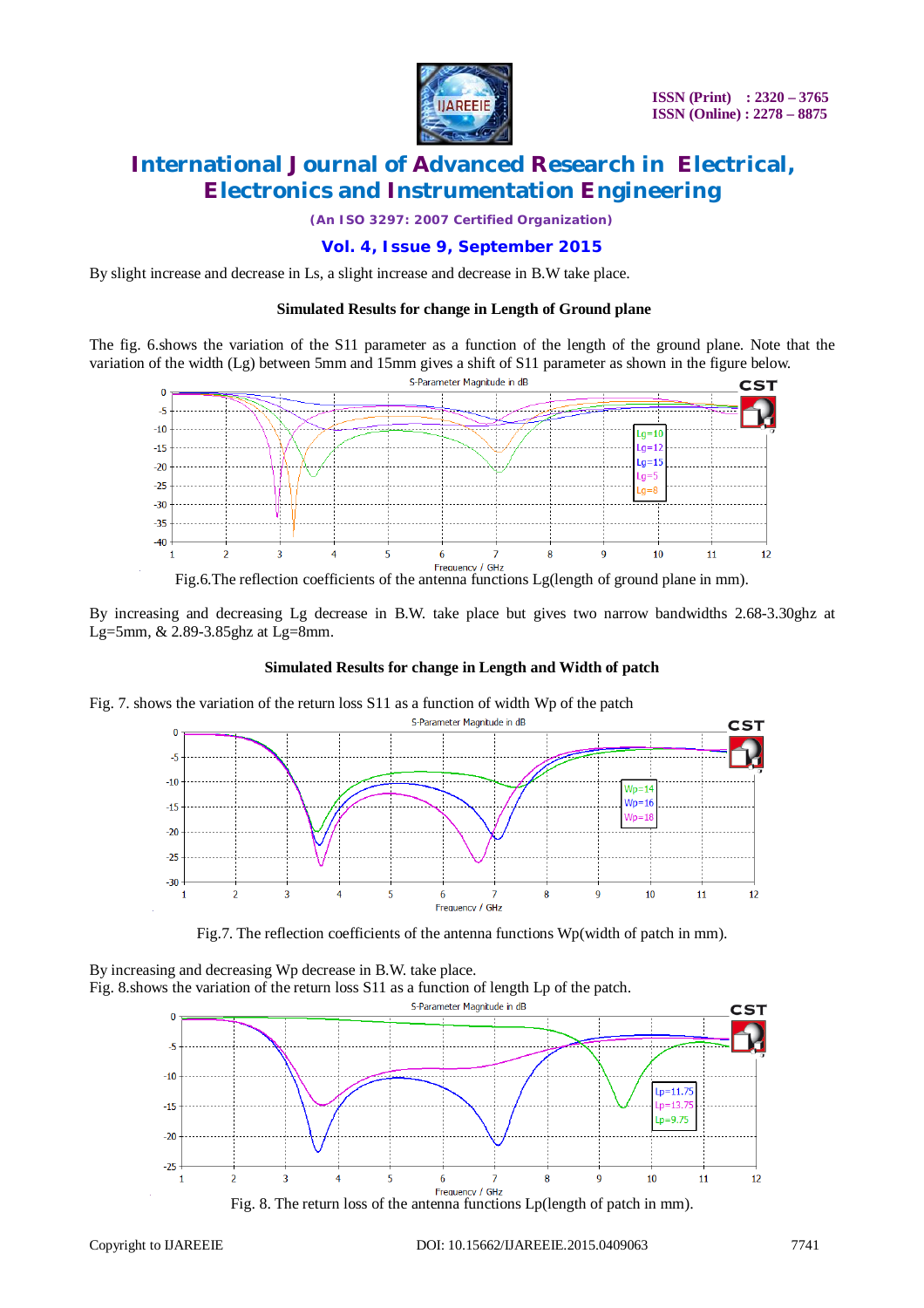

*(An ISO 3297: 2007 Certified Organization)*

### **Vol. 4, Issue 9, September 2015**

By increasing and decreasing Lp decrease in B.W. take place but gives narrow bandwidth 9.13-9.79ghz at Lp=9.75mm, & 2.89-3.85ghz at Lg=8mm.

#### **Gain of Proposed Antenna**

The fig. 9. presents the proposed antenna gain. The maximum value is obtained at 8GHz. The gain increases steadily from - -11.6db to 4.8 dB between 1GHz and 8GHz, then decreases steadily until 1.4dB between 8 and 10 GHz before returning to growth.



**VSWR of Proposed Antenna**

Below figure shows the VSWR of proposed Antenna.



We get VSWR<2, upto whole bandwidth from 3.13-7.66ghz.





Fig.11.a.directivity at 3.1ghz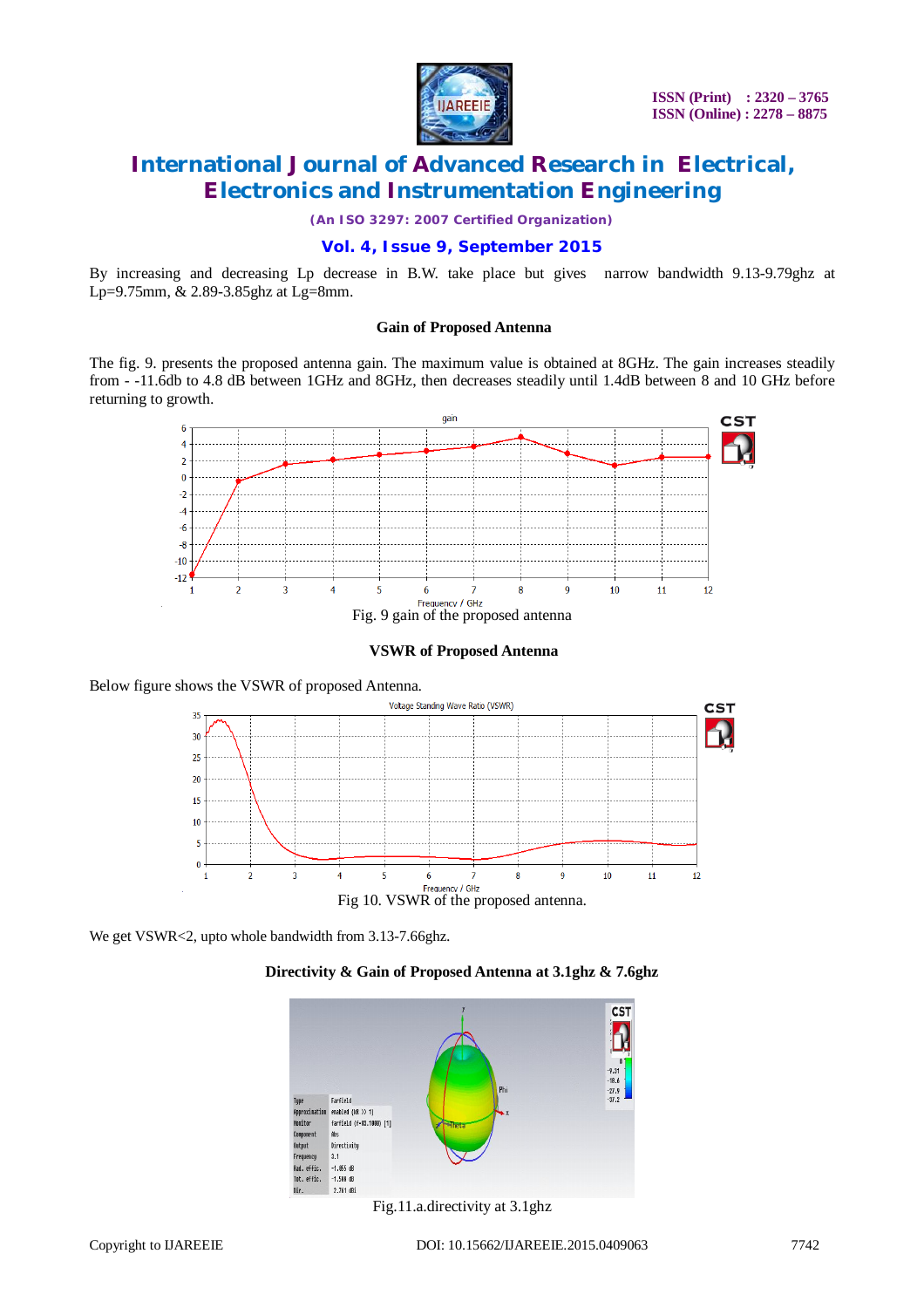

*(An ISO 3297: 2007 Certified Organization)*

**Vol. 4, Issue 9, September 2015**



Fig.11.b. Gain at 3.1GHz



Fig.11.c..directivity at 7.6GHz



Fig.11.d.gain at 7.6GHz

Fig.11 shows directivity and gain of antenna at 3.1ghz and 7.6GHz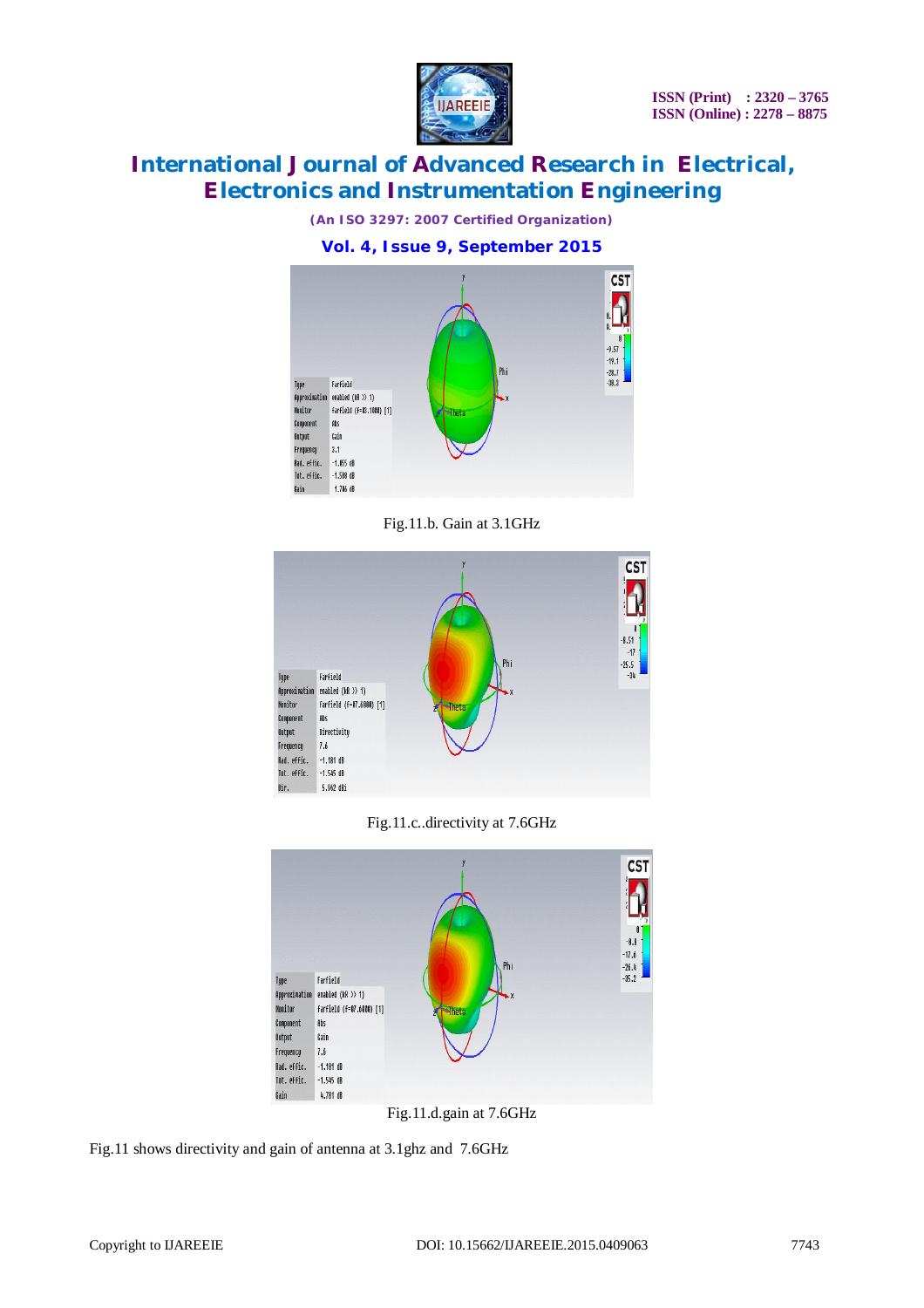

**ISSN (Print) : 2320 – 3765 ISSN (Online) : 2278 – 8875**

# **International Journal of Advanced Research in Electrical, Electronics and Instrumentation Engineering**

*(An ISO 3297: 2007 Certified Organization)*

### **Vol. 4, Issue 9, September 2015**

### **VI. FABRICATED ANTENNA**

The negative of the designed antenna fabricated design of the microstrip patch antenna is given in the Figure below. The testing of antenna can be done by using Network Analyzer which analyses one port and two port networks.



Fig.12 Front and back view of Fabricated Antenna

#### **V.CONCLUSION**

This Proposed antenna is used for many Wireless applications like W-LAN/IEEE802.11.a (5.15- 5.35GHz, 5.725- 5.825GHz), WiMAX (3.3-3.7GHz, 5.25- 5.85GHz), HiperLAN2 (5.47-5.725 GHz) and HiSWaNa (5.15-5.25 GHz) ,Wi-fi (5.2/5.5/5.8ghz), Telecommunications(6.6-7.5ghz), Satellite and Radar Communication(6-7.5ghz),ISM(5-6ghz), wireless application bands, With low cost and ease of design and fabrication.

#### **REFERENCES**

[ 1 ] Y. Lu, Y. Huang, Y.C.Shen, and H.T.Chattha, A further study of planar UWB monopole antennas, in Proc. Loughbrough Antennas Propag. Conf. 2007, Sep. 2009, pp. 353-356.

[ 2 ] K. C. L. Chan, Y. Huang, and X. Zhu, A planar elliptical monopole antenna for UWB applications, in Proc. IEEE/ACES Int. Conf. Wireless

Commun. Appl. Comput. Electromagn., Apr. 2005, pp. 182<br>[3] Z. N. Chen, M. J. Ammann, X. Qing, X. H. Wu [ 3 ] Z. N. Chen, M. J. Ammann, X. Qing, X. H. Wu, T. S. P. See, and A. Cat, P l a n a r a n t e nnas,IEEE Microw. Mag., vol. 7, no. 6, pp. 6373, Dec. 2006.

[4] J. X. Liang, C. C. Chian, X. D. Chen, and C. G. Parini, Study of a printed circular disc monopole antenn a for UWB systems, IEEE Trans. Antennas Propag., vol.53, no. 11, pp. 3500-3504, Nov. 2005.

[ 5 ] M. J. Ammann and M. John, Optimum design of the printed strip monopole, IEEE AntennasPropag.Mag.,vol.47, no. 6, pp. 59-61, Dec. 2005.

[6] Q. B. Ye, Z. N. Chen, and T. S. P. See, Ground plane effect on the performance of a butterfly-shaped UWB monopole, in Proc. iWAT, Mar. 2008, pp. 334-337.

[ 7 ] S. Curto, M. John, and M. J. Ammann, Ground plane dependent performance of printed antenna for MB-OFDM-UWB, i n Proc. 65th IEEE VTC Spring, Apr. 2007, pp. 352-356.

[ 8 ]  $Z$ . N. Chen, T. S. P. See, and X. M. Qing, Small printed ultrawideband antenna with reduced ground plane effect, IEEE Trans. Antennas Propag., vol. 55, no. 2, pp. 383-388, Feb. 2007. Y. Lu, Y. Huang, Y. C. Shen, and H. T. Chattha.

[9] Kumar, G.and K. P. Ray, "Broadband Microstrip Antennas", Attach House, Boston, 2003.

[10] Y.Yao, B.Huang and Z. Feng, "A novel ultra-wideband Microstrip-line fed wide slot antenna having frequency band-notch functions, International Conference on Microwave and Millimeter Wave Technology (ICMMT), pp.1-4, 18-21 April, Bulin, 2007.

[11] J. Young, J. Cho, K. -H Kim, D. -H Choi, S. -S Lee, and S. -O Park, " A Miniature UWB Planar Planer Antenna With 5-GHz Band-Rejection Filter and the Time-Domain Characteristics,"" IEEE Trans. Antennas Propag.,. Vol.54, no.5, pp. 1453-1460, May. 2006.

[12] Mohammed Younssi, Achraf Jaoujal, M. H. Diallo Yaccoub, Ahmed El Moussaoui, and Noura Aknin, "Study of a Microstrip Antenna with and Without Superstrate for Terahertz Frequency," International Journal of Innovation and Applied Studies, vol. 2, no. 4, pp. 369–371, April 2013.

[13] M. Ali, T. Sittironnarit, H.S. Hwang, R. A. Sadler, and G. J. Hayes, "Wide-Band/Dual-Band Packaged Antenna for 5–6 GHz WLAN INTERNATIONAL JOURNAL OF MICROWAVE AND OPTICA TECHNOLOGY